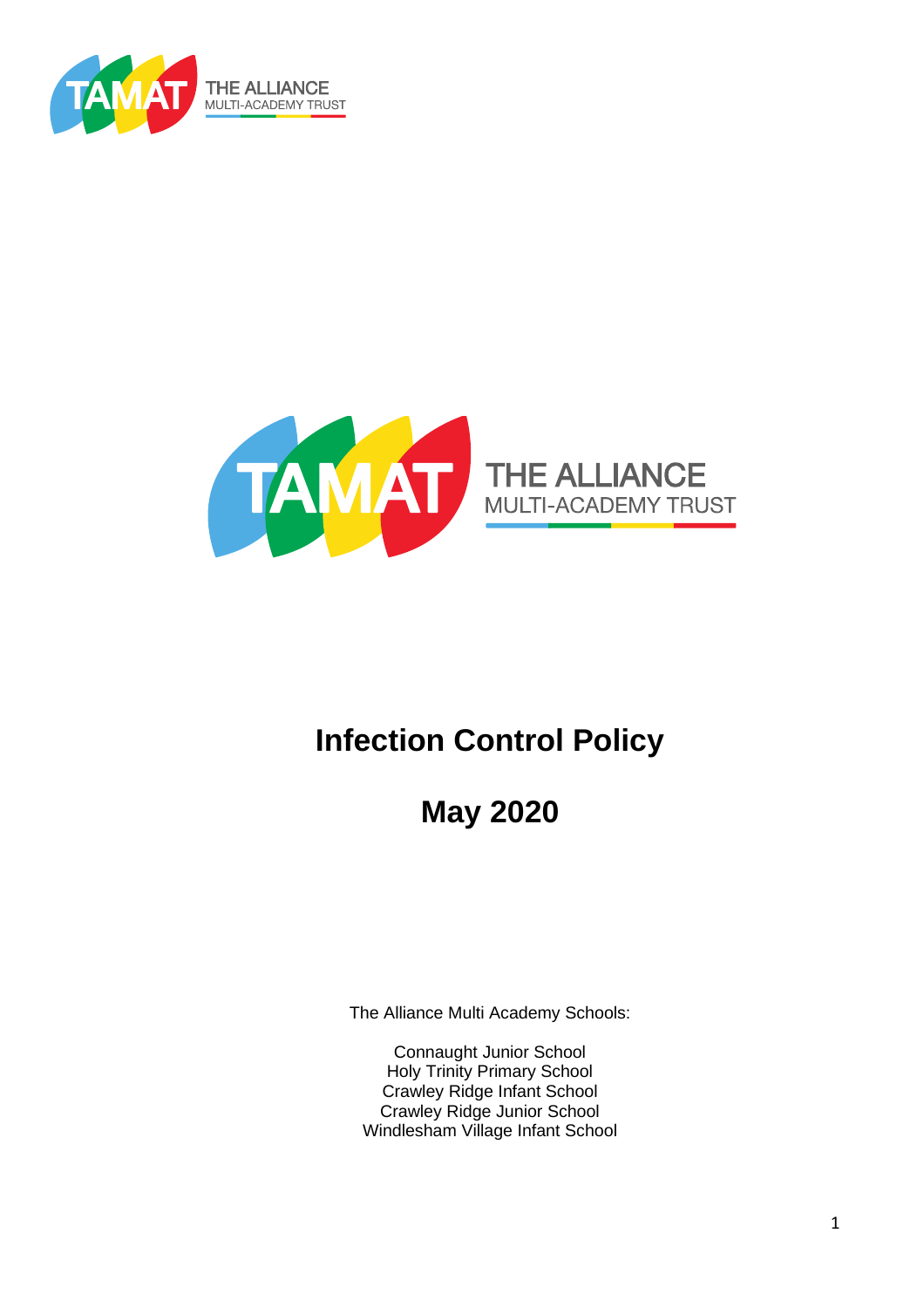

## **1. INTRODUCTION**

This Policy has been written for The Alliance Multi Academy Schools following Guidance from the Department for Education and Surrey County Council. Infection Control can be found online at [www.gov.uk](http://www.gov.uk/) 

# **2. AIM AND OBJECTIVES**

This policy aims to provide the school community with guidance when preparing for, and in the event of an outbreak of an infection such as pandemic influenza. It contains a checklist of actions to aid planning and preparing for an outbreak of pandemic influenza and clarifies communication.

# **3. PRINCIPLES**

The school recognises that infections such as influenza pandemics are not new. No-one knows exactly when the school will be faced with having to deal with a potentially contagious illness amongst its community. We recognise the need to be prepared.

Infections are likely to spread particularly rapidly in schools and as children may have no residual immunity, they could be amongst the groups worst affected. We recognise that closing the school may be necessary in exceptional circumstances to control an infection. However, we will strive to remain open unless advised otherwise.

Good pastoral care includes promoting healthy living. School staff will give pupils positive messages about health and wellbeing through lessons and through conversations with pupils.

### **4. PLANNING AND PREPARATION**

In the event of the school becoming aware that a pupil has an infectious illness we would direct their parents to report to their GP, with the school informing the Local Education Authority (Surrey County Council) and Public Health England (should it be a reportable illness based on their guidance). Alternatively, they may contact the school to advise us that a pupil or member of staff has sought medical attention and has been diagnosed as having an infectious illness.

During an outbreak of an infectious illness such as pandemic influenza the school will seek to operate as normally as possible but will plan for higher levels of staff absence.

The decision on whether school should remain open or close will be based on medical evidence. This will be discussed with the Government's Health Protection Agency. It is likely that school will remain open, but we recognise the fact that both the illness itself and the caring responsibilities of staff will impact staff absence levels. The school will close if lessons cannot be staffed or there is not adequate supervision for the children.

Students will be asked to complete work at home using the school's method of Home Learning.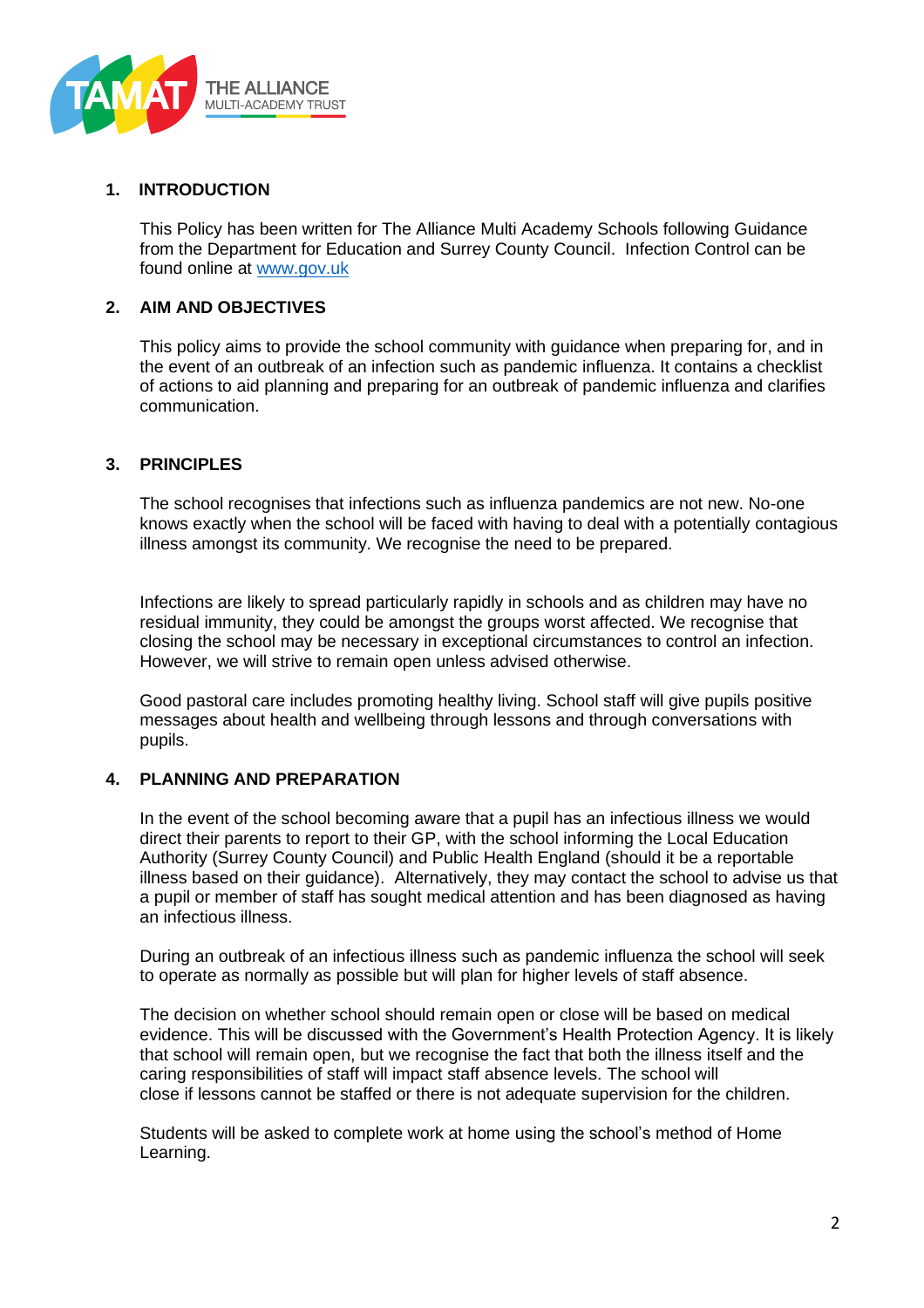

# **5. INFECTION CONTROL**

Infections are usually spread from person to person by close contact for example:

- Infected people can pass a virus to others through large droplets when coughing, sneezing or even talking within a close distance.
- Through direct contact with an infected person: for example, if you shake or hold their hand, and then touch your own mouth, eyes, or nose without first washing your hands.
- By touching objects (e.g. door handles, light switches) that have previously been touched by an infected person, then touching your own mouth, eyes, or nose without first washing your hands.

Viruses can survive longer on hard surfaces than on soft or absorbent surfaces. Staff and students are given the following advice about how to reduce the risk of passing on infections to others:

- Wash your hands regularly, particularly after coughing, sneezing, or blowing your nose.
- Minimise contact between your hands and mouth/nose unless you have just washed your hands.
- Cover your nose and mouth when coughing or sneezing if no tissues available sneeze or cough into the inside of your elbow.
- If you feel ill during the day go to the medical room. Parents will be contacted if First Aiders feel you are not well enough to be in school.

### **Parents:**

Do not send your child to school if you think they may have an infectious illness.

These messages are promoted through posters around the school, in assemblies and through Personal and Social Education Lessons (PSHE).

# **HAND WASHING ISTHE SINGLE MOST IMPORTANT PART OF INFECTION CONTROL IN SCHOOLS**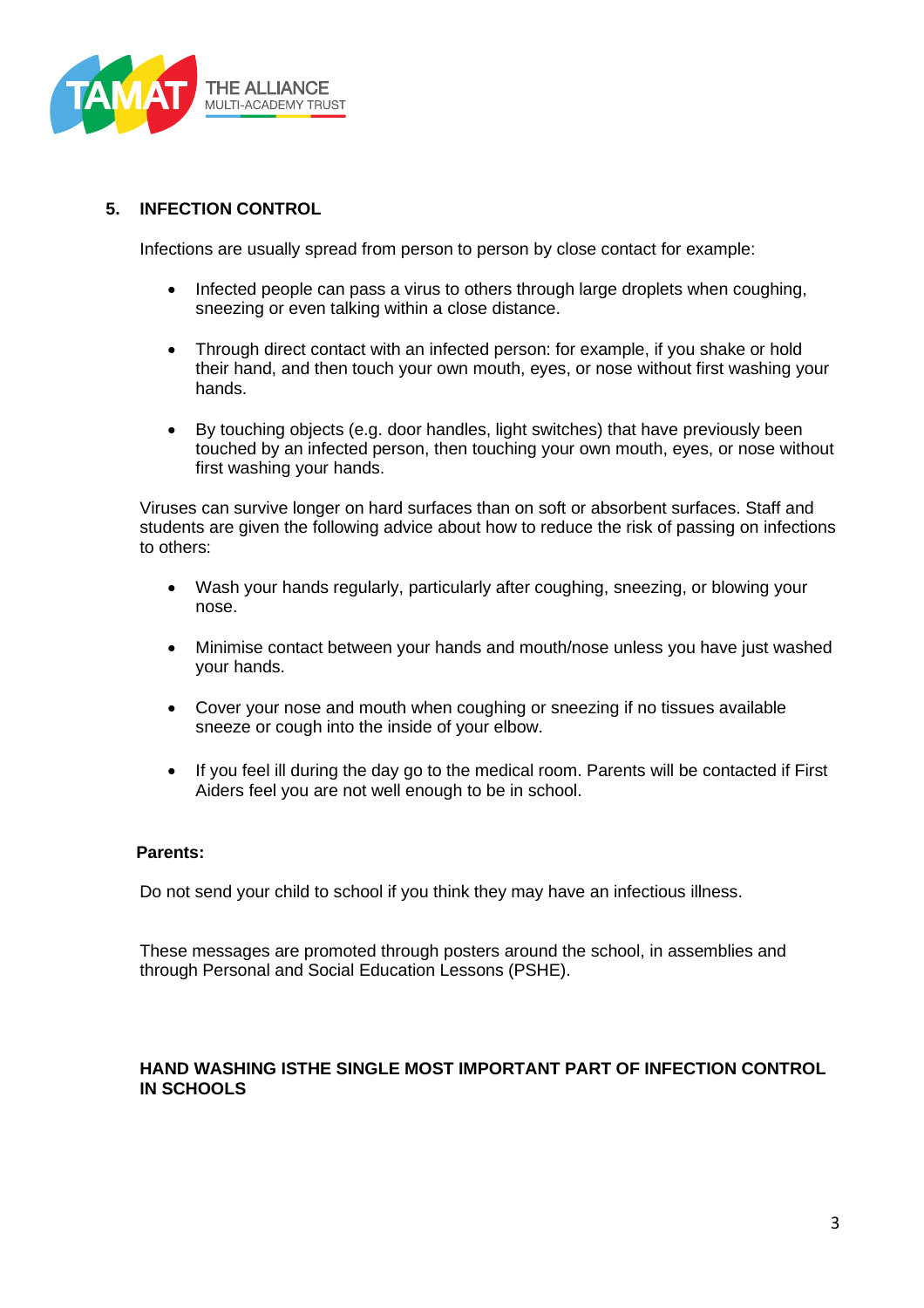

# **Minimise sources of contamination (Applies to Catering Providers)**

- We will ensure relevant staff have Food Hygiene Certificate or other training in food handling.
- We store food that requires refrigeration, covered, and dated within a refrigerator, at a temperature of 5 C or below.
- We wash hands before and after handling food.
- We clean and disinfect food storage and preparation areas.
- Food is bought from reputable sources and used by recommended date.

# **To control the spread of infection**

- We ensure good hand washing procedures (toilet, handling animals, soil, food)
- Children are encouraged to blow and wipe their own noses when necessary and to dispose of the soiled tissues hygienically.
- Ensure different cloths and towels are kept for different areas.
- We cover all cuts and open sores.
- Aprons are worn when preparing food.
- We wear protective clothing when dealing with accidents. (e.g. gloves and apron)
- A protocol is in place that is followed regarding contact with blood and body fluids:
	- Gloves and apron worn.
	- Soiled articles sealed in a plastic bag.

### **To raise awareness of hygiene procedures**

- Inform all attending adults of the existing policy and procedures.
- Ensure that student induction includes this information.
- Provide visual instructions where possible for ease of understanding.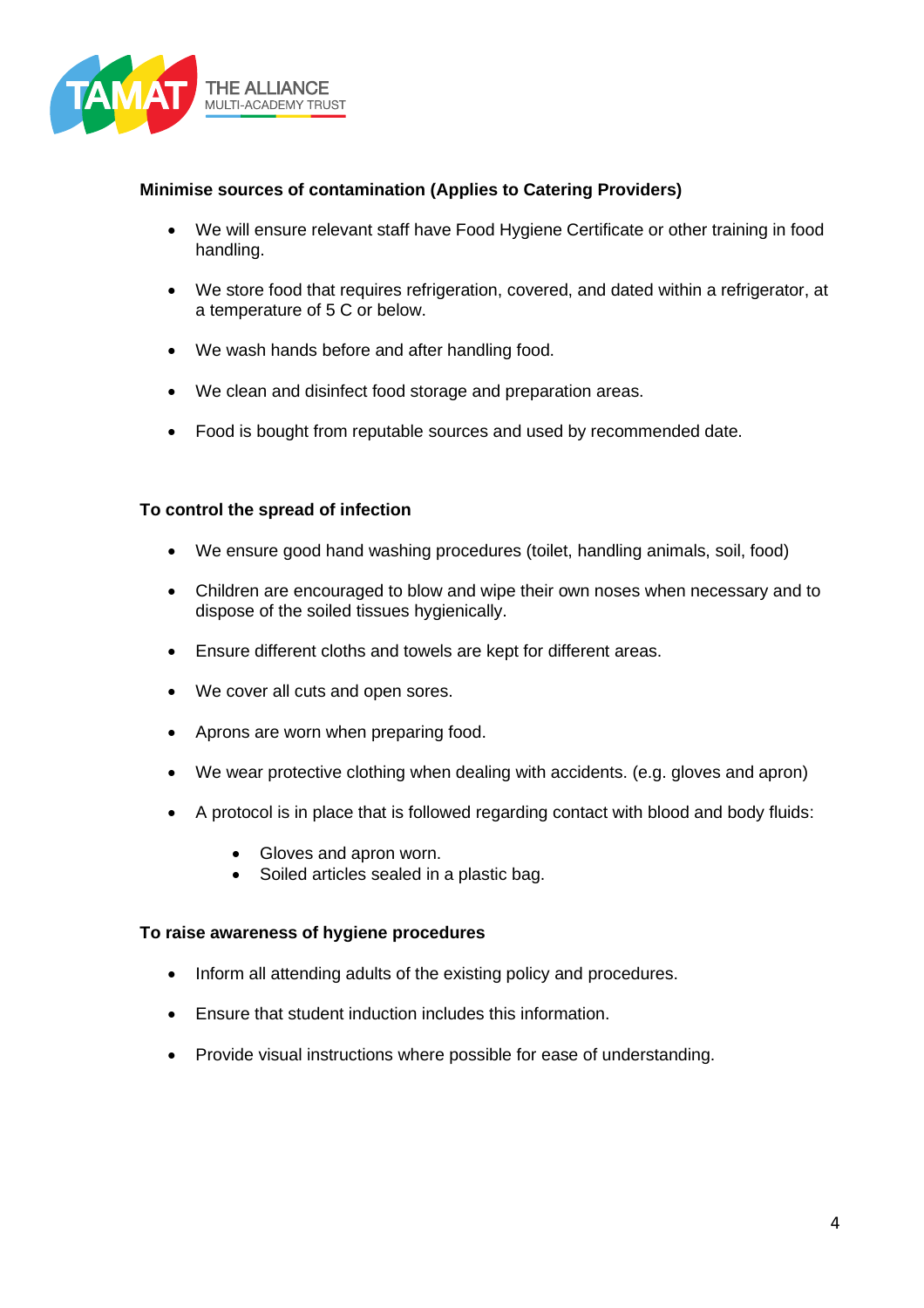

### **To prevent cross-contamination**

• Ensure that adults and children have separate toilet facilities.

### **During outbreaks of diarrhoea and/or vomiting the following should be auctioned:**

- The use of play dough should be suspended until 48 hours after the symptoms end and the play dough used prior to the outbreak is disposed of.
- The use of play sand should be suspended until 48 hours after the symptoms end and the sand used prior to the outbreak is disposed of.
- The use of water should be suspended until 48 hours after the symptoms end and the water and water toys should be thoroughly cleaned prior to use.
- Children who have had diarrhoea and/or vomiting should not be included in cooking for 48 hours.

#### **If a child is unwell in school:**

- They should wait in the medical room or designated area until they are collected by their parents or carers.
- They should be closely monitored and should not wait in communal areas.

#### **To prevent the persistence and further spread of infection:**

- Ensure that dedicated sinks are clearly marked.
- Be vigilant as to signs of infection persisting or recurring.
- Ask parents to keep their child at home if they have an infection.
- Remind parents not to bring a child to school who has been vomiting or had diarrhoea until at least 48 hours has elapsed since the last attack.

### **6. SUPPORT FOR STAFF STUDENTS PARENTS AND CARERS**

Each school of The Alliance Multi Academy Trust has several Qualified First Aiders who assess pupils and staff before recommending further action.

Individuals who are believed to have an infectious illness are sent home and are advised to contact their GP or local hospital depending or adhering to Public Health England Guidance in the case of a pandemic.